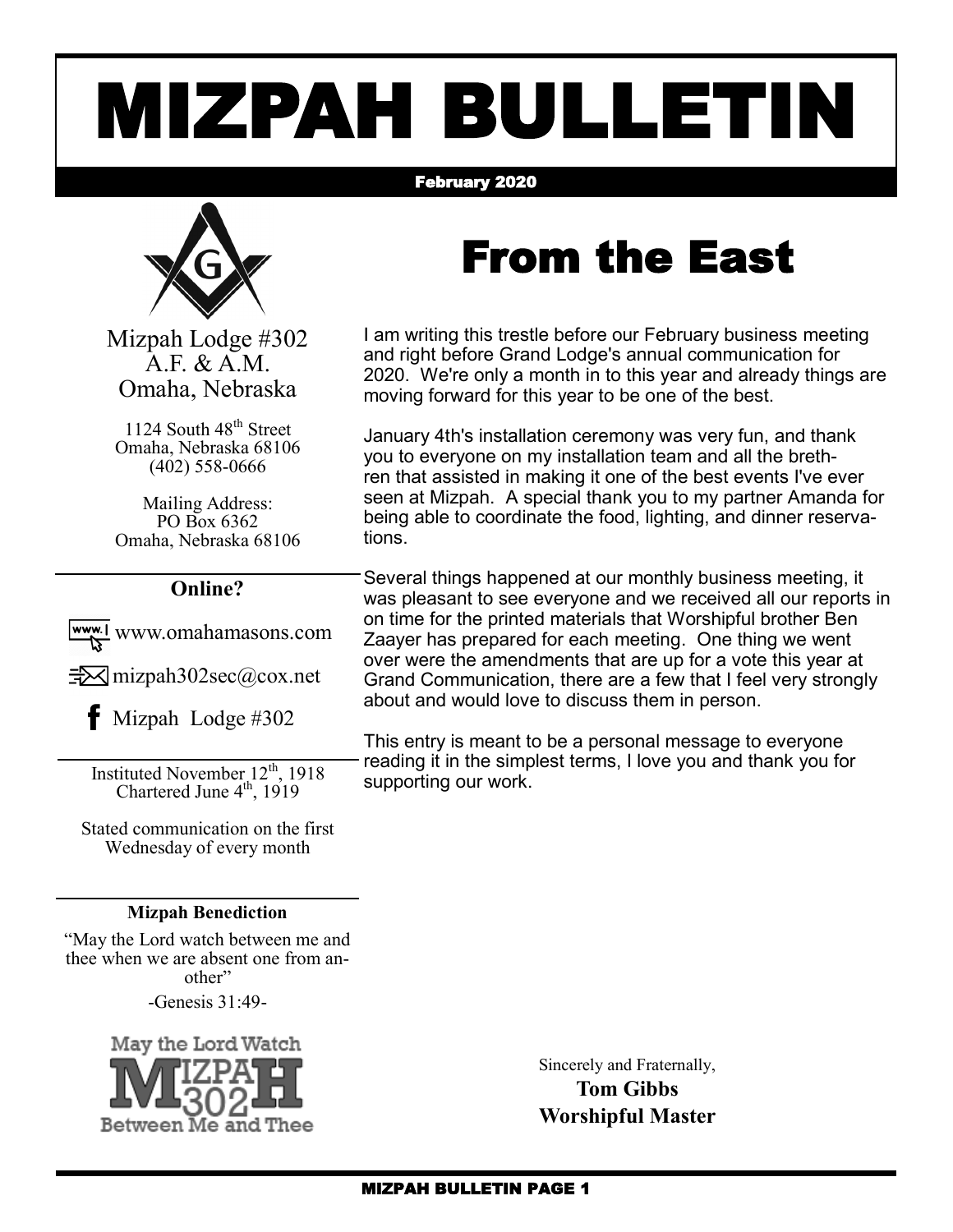

#### Wednesday February 5

Potluck Dinner 6:30pm Business Meeting 7:00pm Education: The Entered Apprentice

Mason

T.J. Brumfield III

#### Wednesday February 12

Valentine's Dinner 6:30pm Detail To Follow

#### Wednesday February 19

Officer / Committee Meeting All members welcome to attend

#### Wednesday February 26

EA Practice JW Dalton Kock In Charge

#### Saturday February 29

Mizpah Cleanup Day 10:00 AM

#### Wednesday March 4

Potluck Dinner 6:30pm Business Meeting 7:00pm Education: Three Great Tenets Benjamin R. Zaayer

### **The Entered Apprentice Mason**

#### **By T.J. Brumfield III**

The presentation I will be giving during our February Stated Meeting is esoteric in nature and I can't properly print it or discuss it in this Trestle.

We have had a tradition this past year of running either our education piece in full in the Trestle, or something closely related. When we offer up the same material both in the Trestle and in lodge, we are arguably providing a service to each of our brothers who can't make it to lodge to share with them the same Masonic education. But perhaps it is a disservice if we're not creating incentive to show up to lodge.

So I will make it my goal (at least for the months where I am submitting the education piece for the Trestle, though I will encourage it for others as well) to offer something unique in both the Trestle and lodge. Ideally, they will be related and build upon each other.

While I cannot get into the full details of my presentation for the lodge. I will say that it covers a familiar symbol of the Entered Apprentice degree. We're also experimenting a bit with exploring one larger topic over several months.

In February I will discuss "A Point Within a Circle". In March Ben Zaayer will cover "Brotherly Love, Relief, and Truth". Ryan LeGrande and Mike Tomasiewicz will further explore the EA degree in April and May.

At a glance it may seem odd to focus so much on the first degree of Masonry. After all, we define ourselves specifically as Master Masons. We've advanced past the Entered Apprentice degree, so one might assume that means we've mastered the lessons contained within.

I know I still spend a lot of time thinking about the 24-inch gauge, and I would hope that we continue to utilize the common gavel symbolically for the remainder of our days. We should not simply pass these lessons by and forget them.

It is possible for some of these that we were encouraged to advance as quickly as possible. Some Masons have literally been raised in a single day, with little to no time left to reflect upon the Entered Apprentice degree before they're thrust into the Fellow Craft degree and then the Master Mason degree after that. When I've received multiple degrees in a day (with York Rite Festivals and Scottish Rite Reunions) I've found it all a blur. Some of the elements blend into each other and it is difficult to retain much of anything I've seen in that format.

In Nebraska we've recently moved past one day conferrals now that we have longform proficiency. A newly minted Entered Apprentice Mason will spend more time in that role before advancing. But even for those of us who've been in the fraternity for years or decades, perhaps we should be looking back and asking ourselves if we are still Entered Apprentice Masons ourselves in several ways.

The degree is meant to symbolically represent a period of life, but also a role within the craft. I'm 41 years old and I've also been a Master Mason for a decade. That's not as long as some, but I've labored for some time in the craft. In many ways I see myself perhaps as a Fellow Craft. But I also am still today becoming more aware of lessons I did not fully comprehend in the Entered Apprentice degree until recently.

And even for other lessons I thought I had a basic understanding of, I may not have applied those lessons in my life as well as I should have.

When we decided to explore one degree at length, I had to stop and ask myself what lessons of the degree jumped out at me (more than just rote memorization of the words themselves). What Entered Apprentice lesson did I feel I had such a strong knowledge of that I could speak with authority before the lodge?

That mental accounting was humbling. Was there any particular lesson from even our most basic degree that I felt I had mastered? Perhaps mastery is too high of a bar. We never fully reach the state of the perfect ashlar.

Ben Franklin documented his own attempts at perfection in Chapter 9 of his autobiography. He had a clever plan in which he documented his faults, as well as the virtues to which he should ascribe to remove his faults.

#### MIZPAH BULLETIN PAGE 2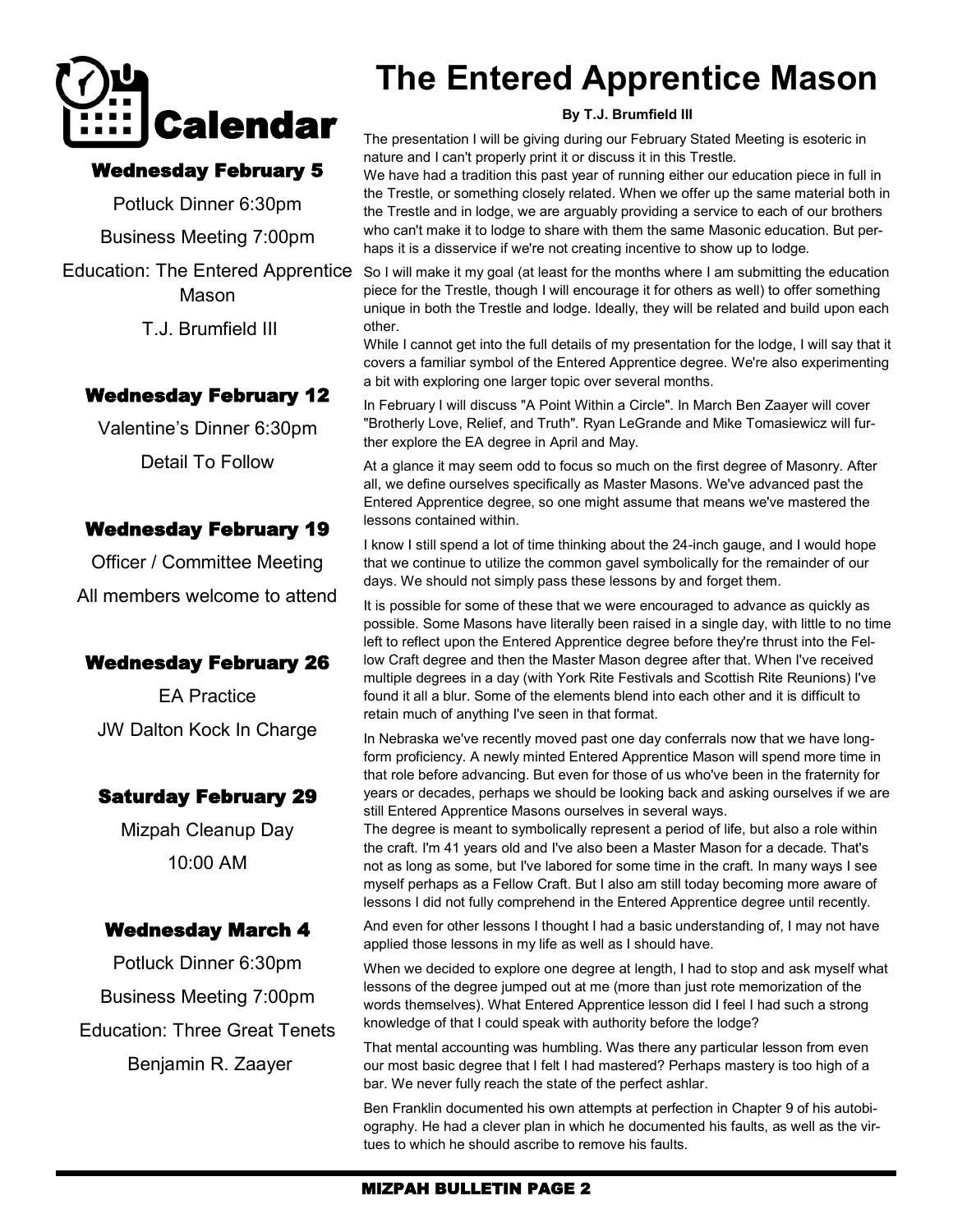## 2020 **Officers**

| Thomas Gibbs  Worshipful Master<br>55269 Fallow Rd                                       |  |
|------------------------------------------------------------------------------------------|--|
| Pacific Junction IA 51561Cell (402) 680-6678                                             |  |
| Jeremiah Jones (Kimberly)  Senior Warden<br>2804 Jackson St.                             |  |
| Bellevue NE 68005 Cell (402) 507-7190                                                    |  |
| Dalton Kock (Bri) Junior Warden<br>5201 London Rd<br>Lincoln NE 68516Cell (402) 719-0942 |  |
|                                                                                          |  |
| W Adam Lowder (Mollie) Treasurer<br>10925 Weber St.                                      |  |
| Omaha NE 68142 Cell (402) 850-6001                                                       |  |
| W Ben Zaayer (Stacy) Secretary<br>5604 N. 162 <sup>nd</sup> St.                          |  |
| Omaha NE 68116 Cell (402) 880-3028                                                       |  |
|                                                                                          |  |
| 1521 S. 94th St<br>Omaha NE 68124 Cell (402) 203-3068                                    |  |
| James Schmidt (Elizabeth)  Senior Deacon<br>3021 S 72 <sup>nd</sup> Ave                  |  |
| Omaha NE 68124 Cell (402) 916-0262                                                       |  |
| T.J Brumfield (Sarah)Junior Deacon<br>1210 S. 25 <sup>th</sup> Ave                       |  |
| Omaha NE 68105 Cell (402) 880-7823                                                       |  |
| Charles DavisSenior Steward<br>9336 Berry Plz. Apt. 192                                  |  |
| Omaha NE 68127 Cell (402) 980-5394                                                       |  |
| Terry Winter Junior Steward                                                              |  |
| 601 S. 16th St Apt 309<br>Omaha NE 68102 Cell (402) 649-7524                             |  |
| 505 Cornhusker Rd Ste 105-138                                                            |  |
| Bellevue NF 68005 Res (402) 216-3455                                                     |  |



He would initially focus on a singular virtue and attempt to practice it fully. Once he had instilled the necessary good habits from the first virtue, he would move onto the next. Before he knew it, he would have mastered all 13 virtues. While it is a bit of an aside, I think the list is interesting and worth contemplation not only in their own merit, but also how they compare to Masonic virtues and the specific order he felt them necessary to tackle:

- 1. Temperance Eat not to dullness; drink not to elevation.
- 2. Silence Speak not but what may benefit others or yourself; avoid trifling conversation.
- 3. Order Let all your things have their places; let each part of your business have its time.
- 4. Resolution Resolve to perform what you ought; perform without fail what you resolve.
- 5. Frugality Make no expense but to do good to others or yourself; i.e., waste nothing.
- 6. Industry Lose no time; be always employ'd in something useful; cut off all unnecessary actions.
- 7. Sincerity Use no hurtful deceit; think innocently and justly; and, if you speak, speak accordingly.
- 8. Justice Wrong none by doing injuries or omitting the benefits that are your duty.
- 9. Moderation Avoid extremes; forbear resenting injuries so much as you think they deserve.
- 10. Cleanliness Tolerate no uncleanliness in body, cloths, or habitation.
- 11. Tranquility Be not disturbed at trifles, or at accidents common or unavoidable.
- 12. Chastity
- 13. Humility Imitate Jesus and Socrates.

Unfortunately, the task was not so simple, and he found himself failing spectacularly. He described his revelation in the end with an analogy about grinding down an ax trying to remove all the imperfections. But as he wore down one layer, he found more/different faults under neath. He would grind and grind, until he realized he may be grinding forever never obtaining his goal, and what would be left of his ax? To which he stopped grinding and accepted himself with his imperfections stating, "I think I like a speckled ax best."

I think about this a great deal. Should we simply accept our faults as things we cannot ever truly remove? Should we not seek personal growth? Is that not being complacent? What are acceptable goals for growth?

Well, given that the Entered Apprentice degree is meant to represent a man in youth, I think about the lessons I try to teach my own children (and how sometimes I need to remind myself of the same).

In any given moment, we may find ourselves subject to a variety of passions. Obstacles will be in our path. In those moments it helps to stop and simply breathe. By allowing ourselves to pause, we can seek clarity of mind. When distracted, frustrated or otherwise emotional it is amazingly easy to forget that which we know. At times we really do need to reflect and ask ourselves even the simplest questions again of how we should approach a given situation and what we're hoping to accomplish.

Moses was selected by God to deliver the chosen people. He was picked as worthy to carry down the Ten Commandments. He led those people through the wilderness for 40 years. And even he forgot his way towards the end and lost sight of his faith.

I hope these next few months re-exploring some of our most basic lessons in the Craft will not only remind us of that which we may have forgotten, but also apply a new, wiser perspective to those lessons as well.

#### MIZPAH BULLETIN PAGE 3